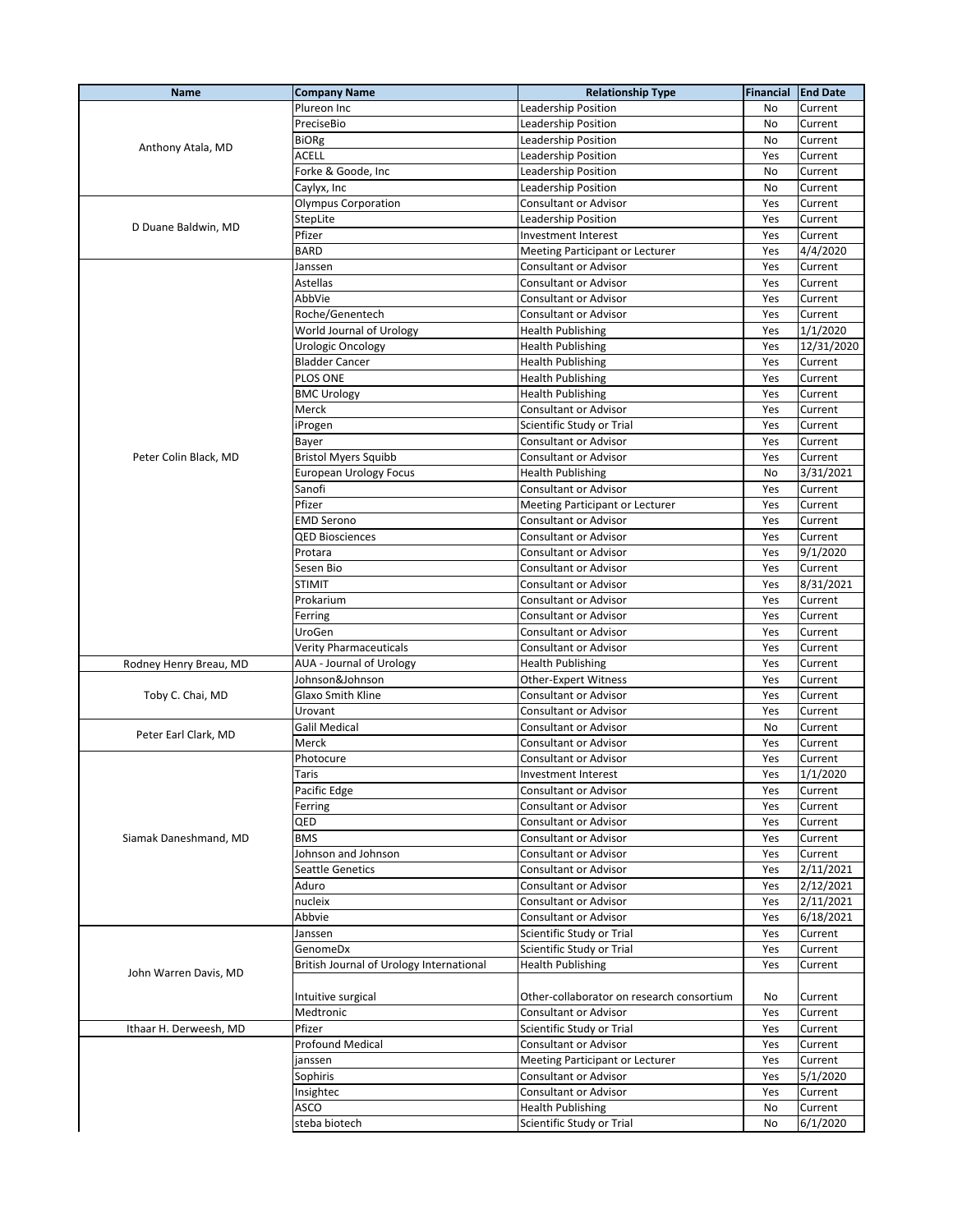| Name                            | <b>Company Name</b>                  | <b>Relationship Type</b>        | Financial | <b>End Date</b> |
|---------------------------------|--------------------------------------|---------------------------------|-----------|-----------------|
|                                 | Francis Medical                      | Meeting Participant or Lecturer | Yes       | Current         |
| Scott E. Eggener, MD            | Candel                               | Scientific Study or Trial       | No        | Current         |
|                                 | <b>Profound Medical</b>              | Consultant or Advisor           | Yes       | Current         |
|                                 | janssen                              | Meeting Participant or Lecturer | Yes       | Current         |
|                                 | Sophiris                             | Consultant or Advisor           | Yes       | 5/1/2020        |
|                                 | Insightec                            | Consultant or Advisor           | Yes       | Current         |
|                                 | ASCO                                 | <b>Health Publishing</b>        | No        | Current         |
|                                 | steba biotech                        |                                 |           | 6/1/2020        |
|                                 |                                      | Scientific Study or Trial       | No        |                 |
|                                 | Francis Medical                      | Meeting Participant or Lecturer | Yes       | Current         |
|                                 | Candel                               | Scientific Study or Trial       | No        | Current         |
|                                 | <b>Boston Scientific Corporation</b> | <b>Consultant or Advisor</b>    | Yes       | Current         |
|                                 | Blue Cross Blue Shield of Michigan   | Scientific Study or Trial       | Yes       | Current         |
|                                 | Lumenis                              | Consultant or Advisor           | Yes       | Current         |
| Khurshid R. Ghani, MD           | <b>Intuitive Surgical</b>            | <b>Consultant or Advisor</b>    | Yes       | Current         |
|                                 | Olympus                              | Consultant or Advisor           | Yes       | Current         |
|                                 | Coloplast                            | Consultant or Advisor           | Yes       | Current         |
|                                 | Karl Storz                           | Consultant or Advisor           | Yes       | Current         |
| Martin Gross, MD                | Coloplast                            | Consultant or Advisor           | Yes       | Current         |
| Jason C. Hedges, MD, PhD        | Nothing to disclose                  |                                 |           |                 |
|                                 | Endo                                 | Consultant or Advisor           | Yes       | Current         |
|                                 | Theralogix                           | Leadership Position             | Yes       | Current         |
|                                 | Coloplast                            | Consultant or Advisor           | Yes       | Current         |
|                                 | <b>NIH</b>                           | Leadership Position             | No        | 10/18/2021      |
|                                 | New England Research Institutes, Inc | Scientific Study or Trial       | No        | 12/31/2020      |
|                                 | Pfizer                               | <b>Consultant or Advisor</b>    | Yes       | 12/1/2020       |
|                                 |                                      |                                 |           |                 |
|                                 | <b>Boston Scientific</b>             | <b>Consultant or Advisor</b>    | Yes       | Current         |
| Wayne John G. Hellstrom, MD     | Virility                             | Consultant or Advisor           | Yes       | 10/19/2021      |
|                                 | Futura                               | Consultant or Advisor           | Yes       | 10/18/2021      |
|                                 | Clarus                               | Meeting Participant or Lecturer | Yes       | 2/21/2022       |
|                                 | Acerus Pharma                        | Consultant or Advisor           | Yes       | Current         |
|                                 | Promescent                           | Consultant or Advisor           | Yes       | Current         |
|                                 | Jatenzo                              | Meeting Participant or Lecturer | Yes       | Current         |
|                                 | Maximus                              | Consultant or Advisor           | Yes       | Current         |
|                                 | Gilead                               | <b>Intellectual Property</b>    | No        | Current         |
|                                 | <b>FKD</b>                           | Scientific Study or Trial       | Yes       | Current         |
|                                 | Photocure                            | <b>Consultant or Advisor</b>    | Yes       | Current         |
|                                 | Abbott Molecular                     | <b>Consultant or Advisor</b>    | Yes       | 12/31/2020      |
|                                 | Theralase                            | <b>Consultant or Advisor</b>    | Yes       | Current         |
|                                 | Merck                                | Consultant or Advisor           | Yes       | Current         |
|                                 | <b>BMS</b>                           | Consultant or Advisor           | Yes       | Current         |
|                                 | MDxHealth                            | Consultant or Advisor           | Yes       | 12/31/2020      |
|                                 | IBCG                                 |                                 | Yes       | Current         |
|                                 |                                      | Leadership Position             |           |                 |
|                                 | <b>TMC Innovation</b>                | Consultant or Advisor           | Yes       | Current         |
|                                 | Arquer                               | Consultant or Advisor           | Yes       | Current         |
|                                 | Cepheid                              | Consultant or Advisor           | Yes       | 12/31/2020      |
|                                 | Medac                                | Consultant or Advisor           | Yes       | Current         |
|                                 | Asieris                              | <b>Consultant or Advisor</b>    | Yes       | Current         |
|                                 | Pfizer                               | Consultant or Advisor           | Yes       | 12/31/2020      |
|                                 | Astra Zeneca                         | Consultant or Advisor           | Yes       | 12/31/2020      |
|                                 | US Biotest                           | Consultant or Advisor           | Yes       | Current         |
|                                 | Ferring                              | Consultant or Advisor           | Yes       | 12/31/2020      |
|                                 | Imagin                               | Consultant or Advisor           | Yes       | Current         |
|                                 | Eisai                                | Consultant or Advisor           | Yes       | Current         |
|                                 | <b>BioClin Therapeutics</b>          | Consultant or Advisor           | Yes       | 12/31/2020      |
| Ashish M. Kamat, MD, MBBS, FACS | <b>Cold Genesys</b>                  | Consultant or Advisor           | Yes       | Current         |
|                                 | Roviant                              | Consultant or Advisor           | Yes       | 12/31/2020      |
|                                 | Sessen Bio                           | Consultant or Advisor           | Yes       | Current         |
|                                 |                                      |                                 |           | 12/31/2019      |
|                                 | Nucleix                              | <b>Consultant or Advisor</b>    | Yes       |                 |
|                                 | Adolor                               | Scientific Study or Trial       | Yes       | Current         |
|                                 | <b>Heat Biologics</b>                | Scientific Study or Trial       | Yes       | Current         |
|                                 | FerGene                              | Scientific Study or Trial       | Yes       | Current         |
|                                 | Asieris                              | Consultant or Advisor           | Yes       | Current         |
|                                 | <b>Biological Dynamics</b>           | Consultant or Advisor           | Yes       | Current         |
|                                 | Seattle Genetics                     | Consultant or Advisor           | Yes       | Current         |
|                                 | ProTara                              | Consultant or Advisor           | Yes       | Current         |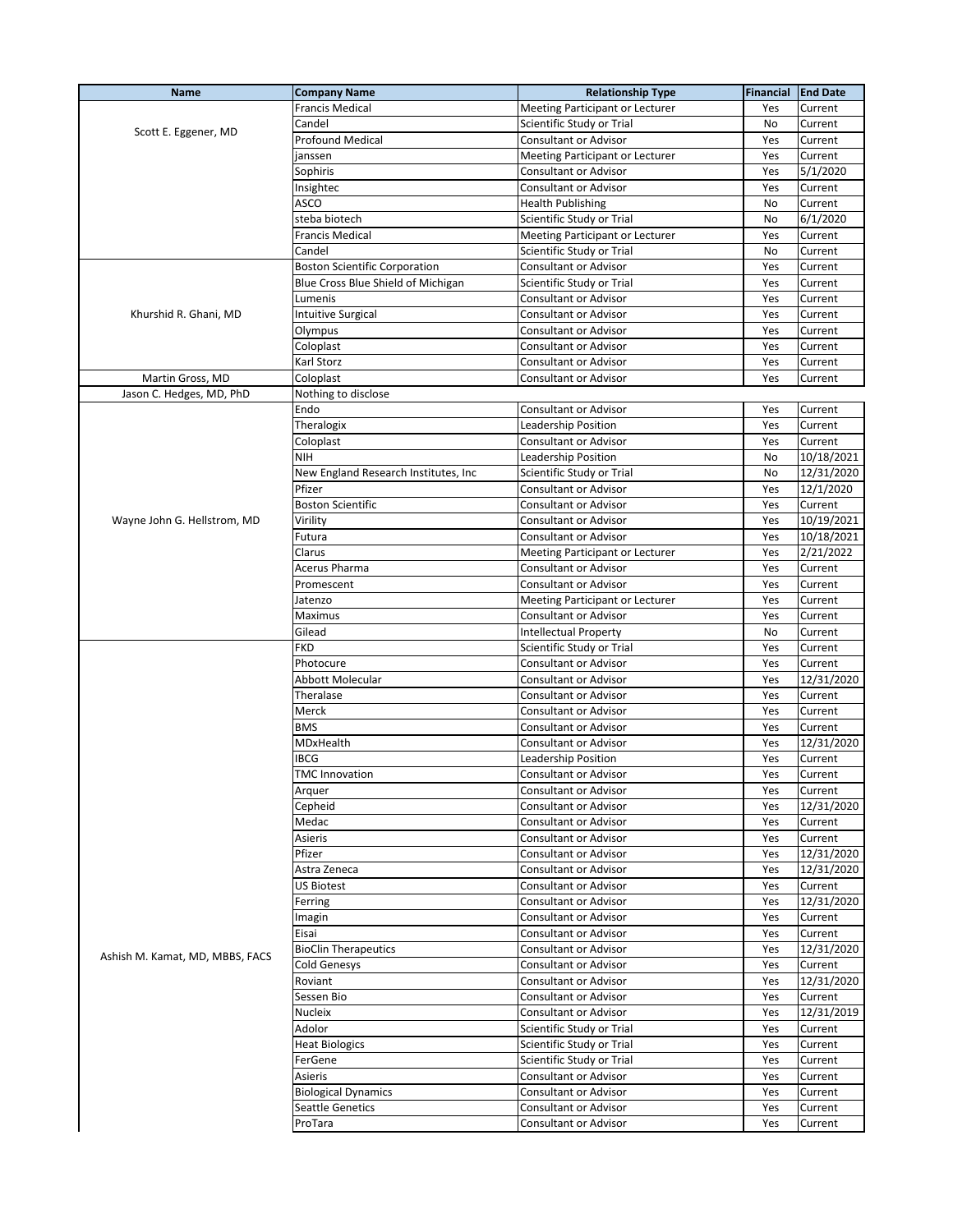| Name                               | <b>Company Name</b>                           | <b>Relationship Type</b>                  | Financial | <b>End Date</b> |
|------------------------------------|-----------------------------------------------|-------------------------------------------|-----------|-----------------|
|                                    | Janssen Pharmaceutical                        | Consultant or Advisor                     | Yes       | Current         |
|                                    | Incyte DSMB                                   | <b>Consultant or Advisor</b>              | Yes       | Current         |
|                                    | Urogen                                        | Consultant or Advisor                     | Yes       | Current         |
|                                    | <b>Biological Dynamics</b>                    | Consultant or Advisor                     | Yes       | Current         |
|                                    | Engene                                        | Consultant or Advisor                     | Yes       | Current         |
|                                    | Roche                                         | Consultant or Advisor                     | Yes       | Current         |
|                                    | Fergene                                       | Consultant or Advisor                     | Yes       | Current         |
|                                    | Janssen (+Taris)                              | Scientific Study or Trial                 | Yes       | Current         |
|                                    | <b>Seattle Genetics</b>                       | Scientific Study or Trial                 | Yes       | Current         |
|                                    | <b>Boston Scientific</b>                      | Consultant or Advisor                     | Yes       | Current         |
|                                    | Cook Myosite                                  | Other-Global Prinicpal Investigator       | Yes       | Current         |
|                                    | Valencia Technologies                         | Scientific Study or Trial                 | Yes       | Current         |
| Melissa Rae Kaufman, MD, PHD, FACS | Journal of Urology                            | <b>Health Publishing</b>                  | Yes       | Current         |
|                                    | Medtronic                                     | Scientific Study or Trial                 | No        | Current         |
|                                    | EBT Inc                                       | Consultant or Advisor                     | Yes       | Current         |
|                                    | Laborie                                       | Consultant or Advisor                     | Yes       | Current         |
| Stephanie J. Kielb, MD             |                                               |                                           |           |                 |
| Simon Kim, MD                      | Nothing to disclose                           |                                           |           |                 |
|                                    | Nothing to disclose<br>MiRScientific          |                                           |           |                 |
|                                    |                                               | Leadership Position                       | Yes       | Current         |
|                                    | <b>Ferring Laboratories</b>                   | Meeting Participant or Lecturer           | Yes       | 3/1/2020        |
| Laurence H. Klotz, MD              | <b>Profound Medical</b>                       | Scientific Study or Trial                 | Yes       | Current         |
|                                    | <b>KVR Pharma</b>                             | Leadership Position                       | No        | Current         |
|                                    | Exact Imaging Inc.                            | Scientific Study or Trial                 | Yes       | Current         |
|                                    | Cook Urological                               | <b>Consultant or Advisor</b>              | No        | 2/1/2020        |
|                                    | Auris                                         | <b>Consultant or Advisor</b>              | Yes       | Current         |
| Jaime Landman, MD                  | <b>Boston Scientific</b>                      | Consultant or Advisor                     | No        | 2/1/2020        |
|                                    | Cook Urological                               | <b>Consultant or Advisor</b>              | Yes       | Current         |
|                                    | <b>Boston Scientific</b>                      | <b>Consultant or Advisor</b>              | Yes       | Current         |
|                                    | Jannsen Biotech                               | Consultant or Advisor                     | Yes       | Current         |
|                                    | Genomic Health                                | Meeting Participant or Lecturer           | Yes       | 1/1/2020        |
| Vitaly Margulis, MD                | merck                                         | Consultant or Advisor                     | Yes       | Current         |
|                                    |                                               |                                           |           |                 |
| David Christopher Miller, MD, MPH  | Blue Cross Blue Shield of Michigan            | Other-PI of contract for QI collaborative | Yes       | Current         |
|                                    | National Cancer Institute                     | Scientific Study or Trial                 | Yes       | Current         |
| Joel Byron Nelson, MD              | Nothing to disclose                           |                                           |           |                 |
|                                    | Clinical Nephrology                           | <b>Health Publishing</b>                  | No        | Current         |
| Vernon M. Pais Jr., MD             | Sonomotion                                    | Other                                     | Yes       | Current         |
|                                    | Journal of Urology                            | <b>Health Publishing</b>                  | No        | Current         |
|                                    | <b>BSCI: American Medical Systems INC</b>     | <b>Consultant or Advisor</b>              | Yes       | Current         |
| Andrew Charles Peterson, MD, MPH   | Movember Foundation                           | Scientific Study or Trial                 | Yes       | 11/3/2021       |
|                                    | <b>BSCI: Boston Scientific</b>                | Scientific Study or Trial                 | Yes       | Current         |
| John Luther Phillips, MD           | Nothing to disclose                           |                                           |           |                 |
|                                    |                                               |                                           |           |                 |
|                                    | <b>Testicular Cancer Awareness Foundation</b> | Leadership Position                       | No        | Current         |
|                                    |                                               |                                           |           |                 |
| Phillip M. Pierorazio, MD          | National Comprehensive Cancer Network         | <b>Consultant or Advisor</b>              | No        | 9/1/2021        |
|                                    |                                               |                                           |           |                 |
|                                    | Urogen Pharmaceuticals                        | Consultant or Advisor                     | Yes       | 7/1/2021        |
|                                    | <b>Wolters Kluwer</b>                         | <b>Health Publishing</b>                  | Yes       | Current         |
|                                    | Ethicon (J&J)                                 | Consultant or Advisor                     | Yes       | Current         |
|                                    | <b>OPKO Diagnostics</b>                       | Scientific Study or Trial                 | No        | Current         |
|                                    | <b>OPKO Diagnostics</b>                       | Meeting Participant or Lecturer           | Yes       | Current         |
| Sanoj Punnen, MD                   | <b>Decipher Biosciences</b>                   | Meeting Participant or Lecturer           | Yes       | Current         |
|                                    | <b>ExosomeDx</b>                              | Meeting Participant or Lecturer           | Yes       | Current         |
|                                    | <b>Foundation One</b>                         | Meeting Participant or Lecturer           | Yes       | Current         |
|                                    | American Kidney Stone Management              | Investment Interest                       | Yes       | Current         |
|                                    | MDx Health                                    | Scientific Study or Trial                 | No        | Current         |
| Jay D. Raman, MD, FACS             | Urogen Pharma                                 | Scientific Study or Trial                 | No        | Current         |
|                                    | Pacific Edge Biotechnologies                  | Scientific Study or Trial                 | No        | Current         |
|                                    | United Medical Systems, Inc.                  | Investment Interest                       | Yes       | Current         |
|                                    | Steba Biotech                                 | Scientific Study or Trial                 | No        | Current         |
| Jennifer Regala                    | Nothing to disclose                           |                                           |           |                 |
|                                    | Astellas                                      | Scientific Study or Trial                 | No        | Current         |
|                                    | Ferring                                       | Scientific Study or Trial                 | No        | 3/16/2021       |
|                                    | Jannsen                                       | Scientific Study or Trial                 | No        | Current         |
|                                    | <b>CUAJ</b>                                   |                                           |           |                 |
|                                    |                                               | <b>Health Publishing</b>                  | No        | 7/1/2020        |